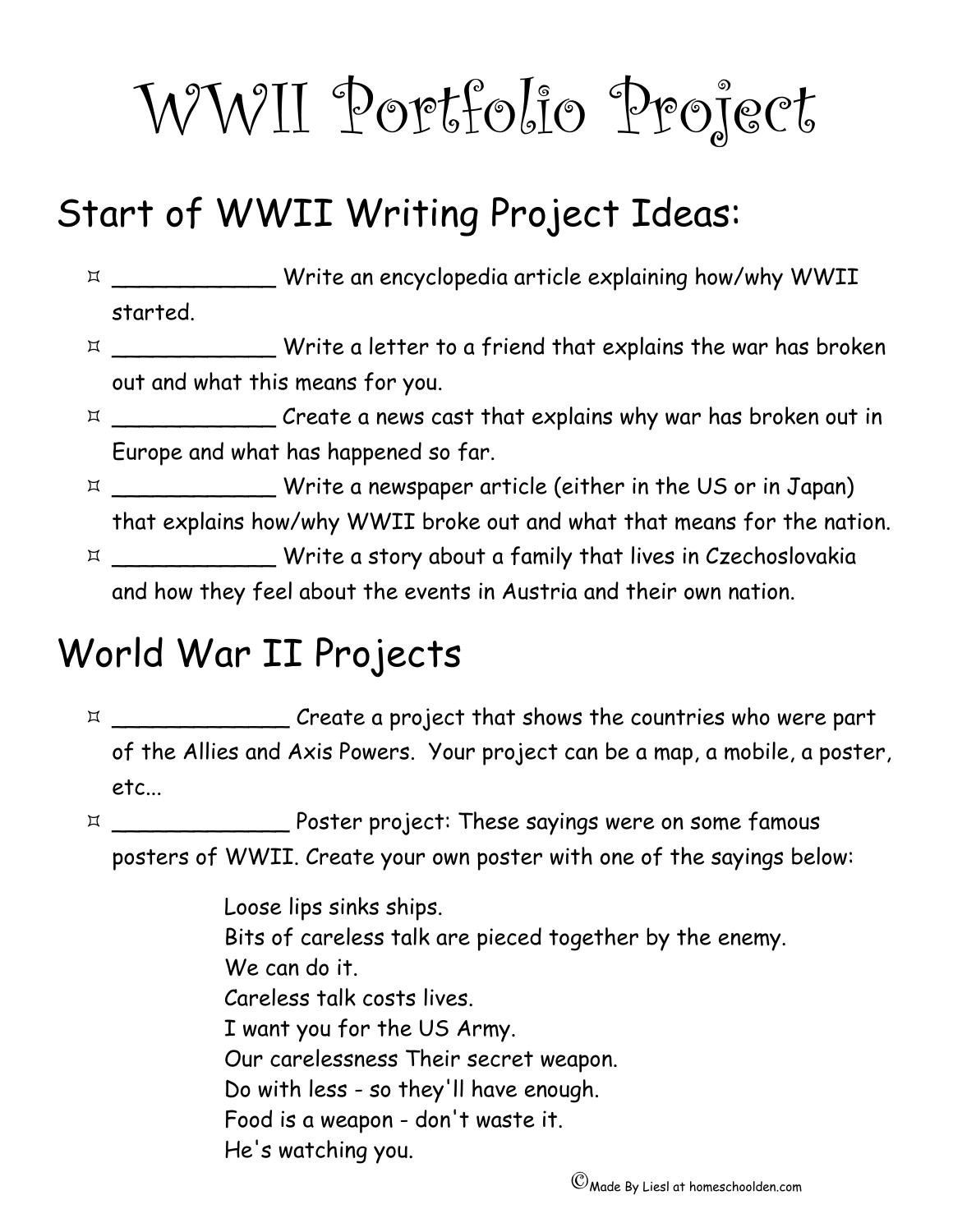- \_\_\_\_\_\_\_\_\_\_\_\_\_ Make a map project that highlights battles and concentration camps in Europe
- \_\_\_\_\_\_\_\_\_\_\_\_\_ Create an art project that highlights the weapons of WWII.
- \_\_\_\_\_\_\_\_\_\_\_\_\_ Read and learn about several famous WWII battles. Write a short paragraph on one of them and create a project on another. (Battle of France, Operation Overlord or the Battle of Normandy/D-Day, Battle of Midway, Battle of Britain, Battle of Dunkirk, Battle of Iwo-Jima, etc.)
- \_\_\_\_\_\_\_\_\_\_\_\_\_ Read about one of the famous concentration camps. Create a project to highlight what you learned. (Dachau, Auschwitz, Theresienstadt, Treblinka) -- collage, painting, drawing, scene, diorama, etc.

 $\hbox{$\times$}$  \_\_\_\_\_\_\_\_\_\_\_\_\_\_\_\_ Create a battle scene of WWII.

- $\hbox{$\tt m$}$  \_\_\_\_\_\_\_\_\_\_\_\_\_\_\_\_\_ Make a drawing or painting of the important symbols of Nazi Germany. You might want to include the famous book Hitler wrote in this project.
- \_\_\_\_\_\_\_\_\_\_\_\_\_ Big Three -- Research the big three and list their contributions to WWII
- \_\_\_\_\_\_\_\_\_\_\_\_\_ Life as a soldier Research what life was like for a regular soldier fighting in Europe (or in the Pacific). Create a diary entry that describes what life was life for you.

## Code Breaker Projects:

- \_\_\_\_\_\_\_\_\_\_\_\_ Create a brochure to recruit people to work as Navajo code breakers. Explain what their mission will be and what successes the team has had.
- \_\_\_\_\_\_\_\_\_\_\_\_ "Enigma" Cipher create a top-secret news bulletin and present it to the "President" explaining what Enigma is and how it was cracked. Explain to the President how this will help in the war effort.
- \_\_\_\_\_\_\_\_\_\_\_\_ Bletchley Park -- create a tourist brochure that explains what tourists will see and learn about this famous historic website. Be sure to include a small map of its location ©Made By Liesl at homeschoolden.com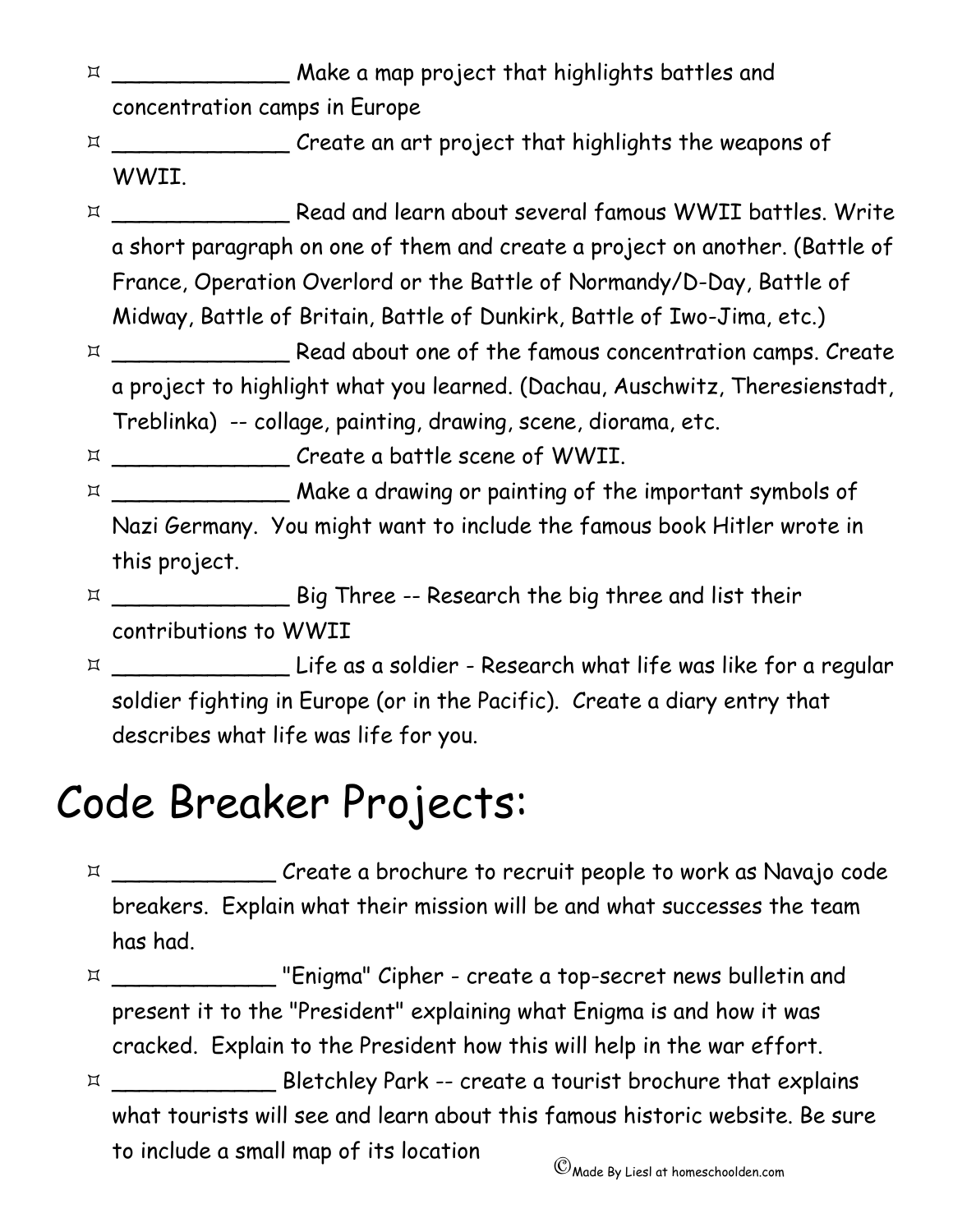## Code Breaking:

Do your best to crack the codes below:



Books and Videos: ©Made By Liesl at homeschoolden.com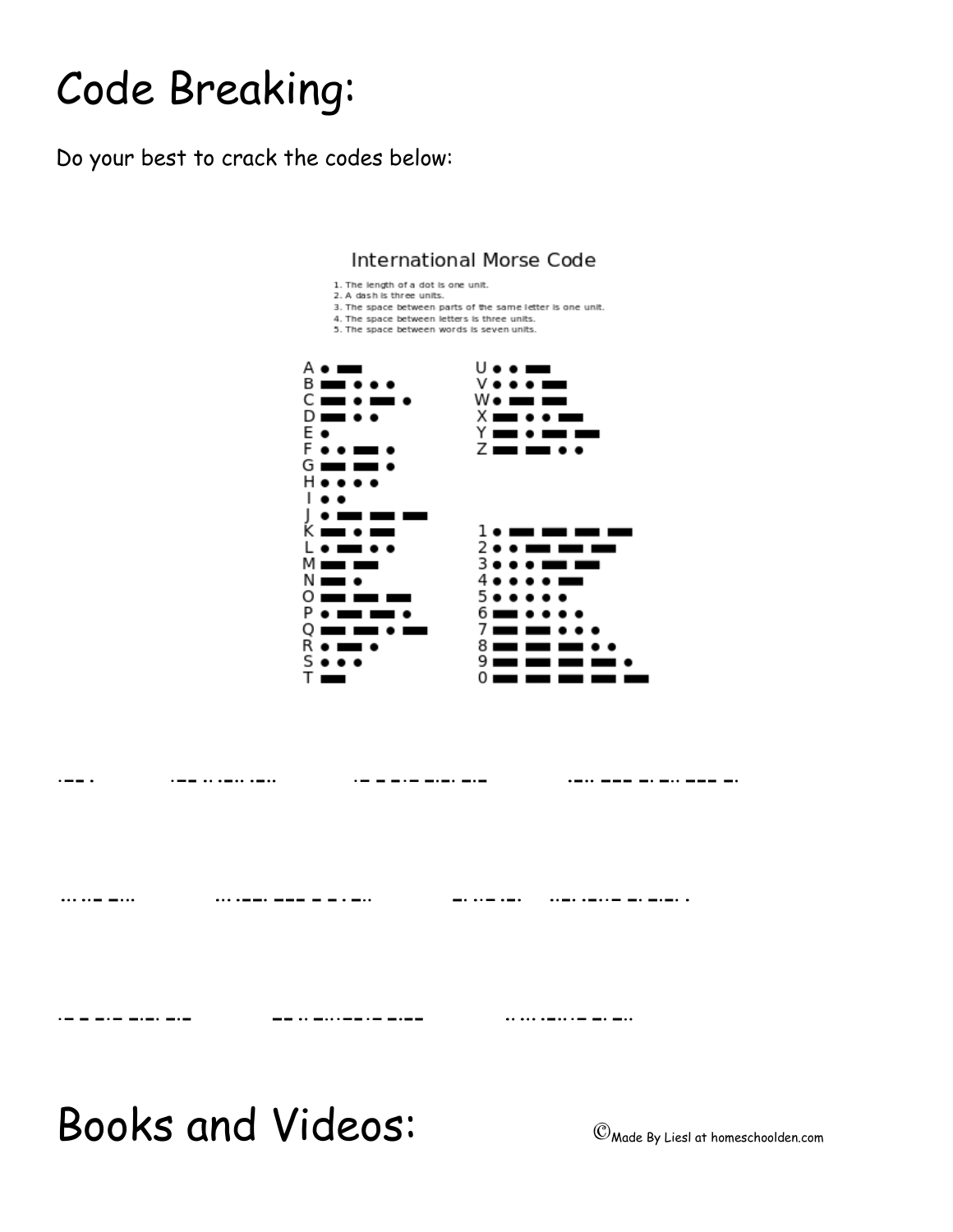Find books about WWII. List some of the resources you used here. Include the author (last name, first name), title and © copyright date

|  | Watch a movie or you-tube video about WWII: |  |  |
|--|---------------------------------------------|--|--|

| Title | Date Watched |
|-------|--------------|
|       |              |
|       |              |
|       |              |
|       |              |
|       |              |
|       |              |
|       |              |

 $\mathbb{C}$  Made By Liesl at homeschoolden.com